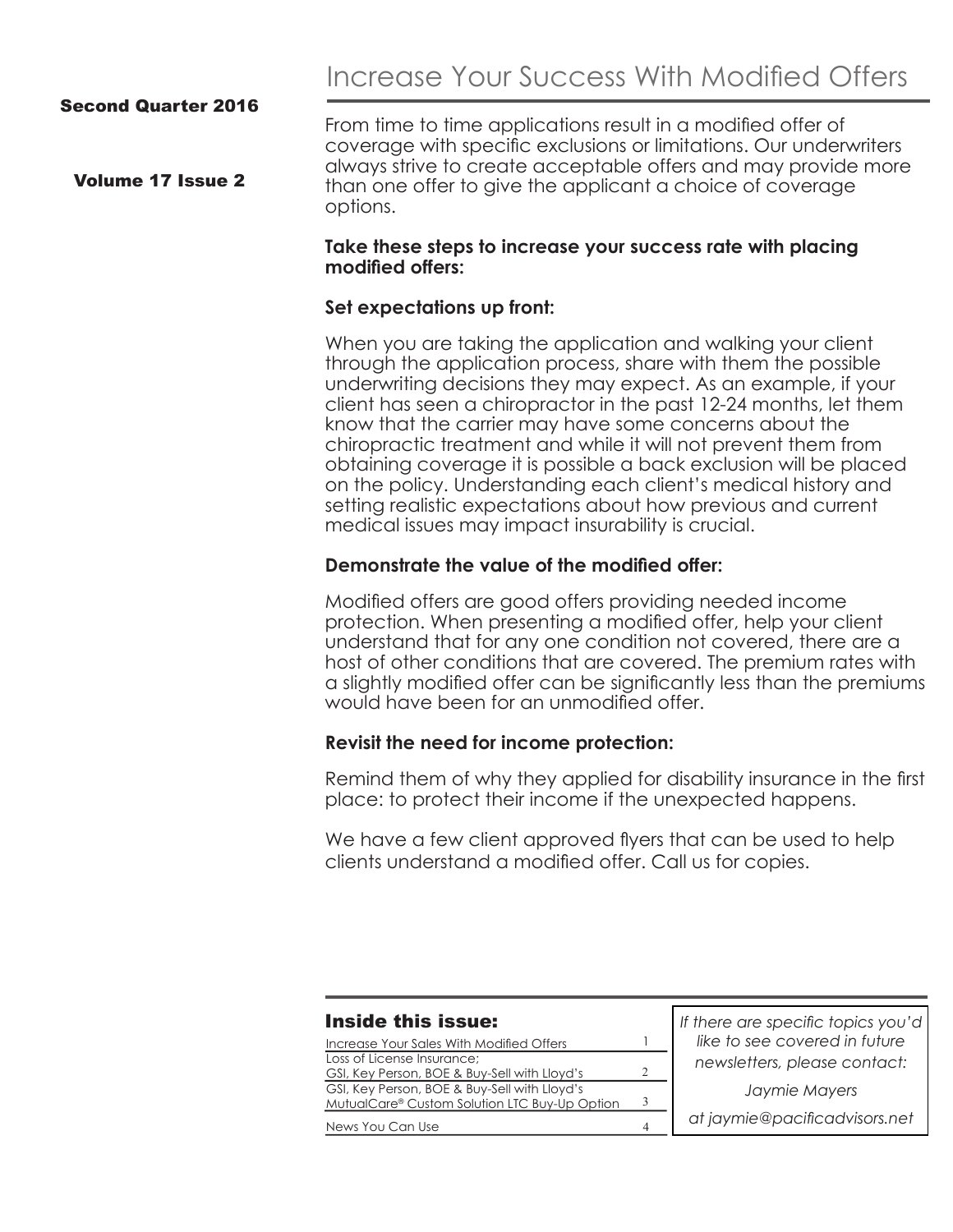## Loss of License Insurance

"Loss of License" is somewhat of a misnomer. The product is the most comprehensive in the market and it protects the income of a pilot in case of the suspension or revocation of the pilot's medical certificate by a governing body (FAA or foreign counterpart) due to an injury or illness. Its protective umbrella reaches past the realm of traditional disability insurance with a design specifically developed with professional aviators in mind.

Underwriters created Loss of License Insurance as an improvement upon standard pilot disability policy wording to not only cover those conditions usually indemnified by a common DI policy, but to also protect against occurrences that would result in the suspension of a pilot's medical certification which would not fall under standard disability policy wordings.

One such commonplace example is an elevation in blood pressure. With a standard disability policy, a pilot's uncontrolled blood pressure wouldn't be considered a qualifying event for a DI claim. However, a documented increase in blood pressure levels could be reason enough for the medical grounding of a pilot by the FAA. Under the protection of a Loss of License policy, such conditions are deemed a disabling event.

Loss of License coverage is available to any class of professional aviator, including the most hazardous of occupations like air ambulance and fire fighting pilots. The coverage is available on a fully-underwritten individual or guaranteed-issue group basis. Long-term monthly benefits are available with options for lump sum benefit.

### Guaranteed-Issue Key Person, BOE and Buy-Sell Available with Lloyd's

Lloyd's of London has introduced guaranteed-issue Key Person, Business Overhead Expense (BOE) coverage and Buy-Sell insurance to help solve the needs in the business marketplace. Encompassing the same incredible attributes and large multi-life premium discounts of more familiar guaranteed-issue group personal DI products, the business insurance plans are great sales tools when approaching large and small companies with multiple proprietors or with a number of key personnel. Here are some examples and ideas for business uses for this type of coverage:

**Key Person -** A pharmaceutical company employs 33 regional sales reps who are experts in business development and maintaining client relationships. A loss of any one of them would certainly cause, at the very least, short-term fiscal concern for the company. A properly deployed Key Person GSI plan would be able to financially indemnify such a loss of any one or more strategic personnel.

**Business Overhead Expense -** A medical management firm oversees 16 separate physician practices under a shared corporate identity. Maintaining the huge monthly overhead of any one of the individual practices, should one of the of the physicians become disabled, would be a collective financial hardship. A BOE GSI plan would be the best solution in covering the monthly expenses of all participating practices over and above their individual policies.

*(continued on page 3)* **Buy-Sell -** A law firm of 127 attorneys, many of whom are included in a stock option program, provides an average of 7% ownership of the company to each equity partner. An appropriately devised Buy-Sell GSI plan would fund a Buy-Sell Agreement to cover each of the stakeholders on a guaranteed-issue basis.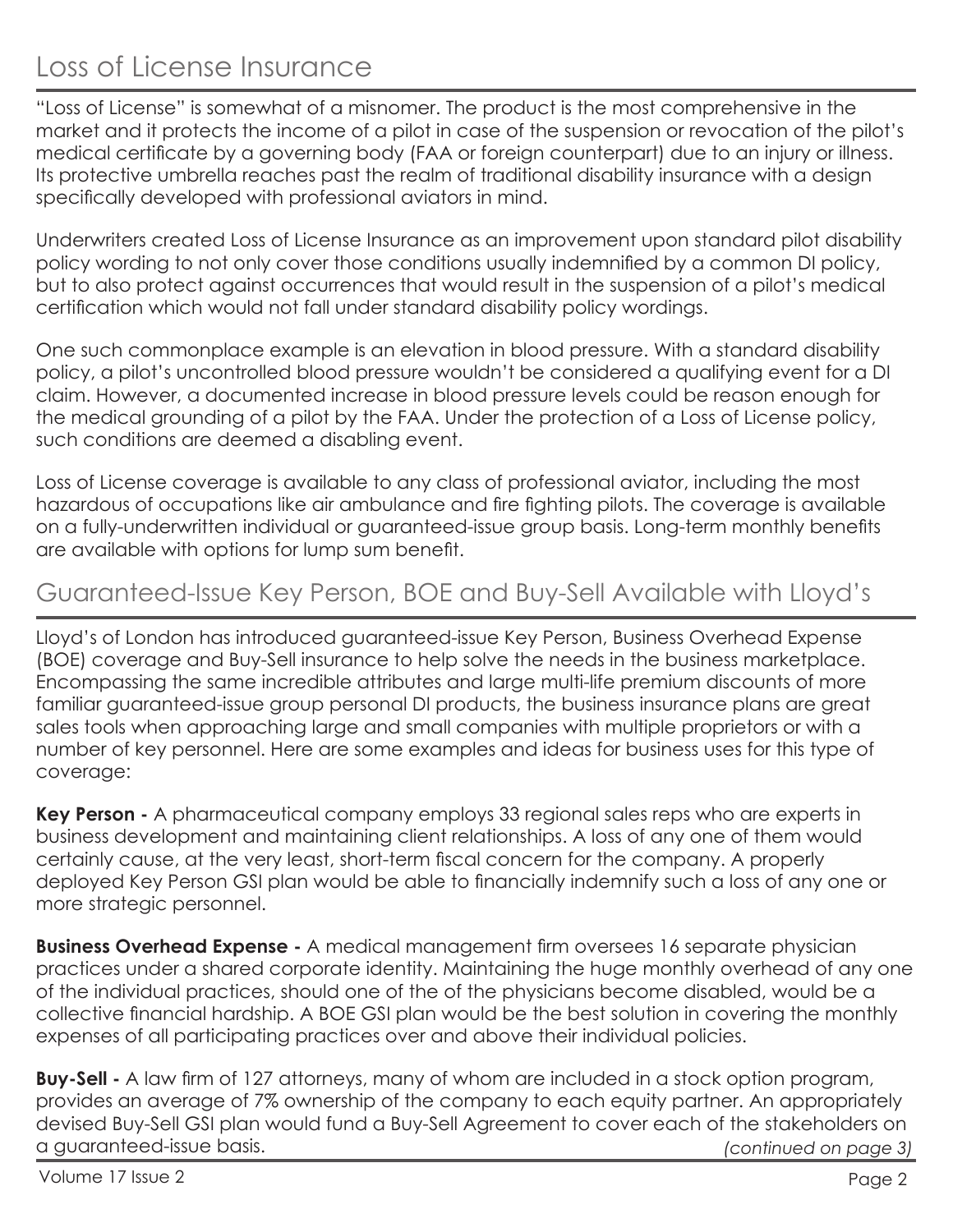This type of benefits platform has also proven to be very useful with regard to buy-in funding, contract guarantees, loan indemnification, salary continuation funding and severance agreement indemnification. Lloyd's has the unique ability to financially protect a business, no matter the size, on a multi-life chassis with a guaranteed issuance of high-limit disability coverage on as few as three insureds.

Contact us to learn more about High-Limit Guaranteed-Issue Disability Insurance plans, and discover what other phenomenal benefits are now available to your business clients.

### Mutual of Omaha MutualCare® Custom Solutions LTC Buy-Up Option

One of the challenges with many insurance products is finding the best solution that works with a client's budget. Historically, with a long-term care insurance policy a client will elect a specific type of inflation at the time of application that never changes. However, Mutual of Omaha's MutualCare® Custom Solutions long-term care product is designed to be fluid and change as the client's needs and budget change. The policy includes an inflation protection Buy-Up Option that allows your client to increase their inflation protection percentage once each year or decrease the percentage at any time. Here's how the Buy-Up Option works:

- The buy-up option is only available on a MutualCare® Custom Solution policy.
- Each year, on or before the policy anniversary date, the insured can choose to increase his or her compound inflation protection to any percentage Mutual of Omaha offers.
- The total level of inflation protection cannot exceed 5%.
- The premium for the policy is based on the insured's age at the time of the buy up; however, actual premium will include a premium credit based on type of coverage and how long the policy has been in force.
- The increase is effective on the policy anniversary following the election with benefit increases occurring on the following anniversary.
- The increase is available prior to 20th policy anniversary or the insured's 75th birthday, whichever comes first.
- The insured also has the option to buy down to a lower inflation percentage at any time while keeping any gains previously applied to the policy.

| At age                                                                | 55                       | 58                                                                                                                                                 | 61                | 80                                                                                  |
|-----------------------------------------------------------------------|--------------------------|----------------------------------------------------------------------------------------------------------------------------------------------------|-------------------|-------------------------------------------------------------------------------------|
| Inflation Percentage                                                  | 1% initial               | 2.5% after buy-up                                                                                                                                  | 3.5% after buy-up | 1% after buy-down;<br>any gains previously<br>applied to the policy<br>are retained |
| Premium for Inflation<br><b>Protection Rider</b><br><b>Calculated</b> | Based on issue age<br>55 | Based on age at the time of the buy-up, but<br>includes a premium credit based on type<br>of coverage and how long the policy has<br>been in force |                   | Based on issue age<br>55                                                            |

**Sales Idea:** When a client is unable to afford the 3% compoud inflation you are recommending, you can recommend a lower inflation percentage with the comfort of knowing that the client will be given the opportunity to increase the percentage in the future as their income increases.